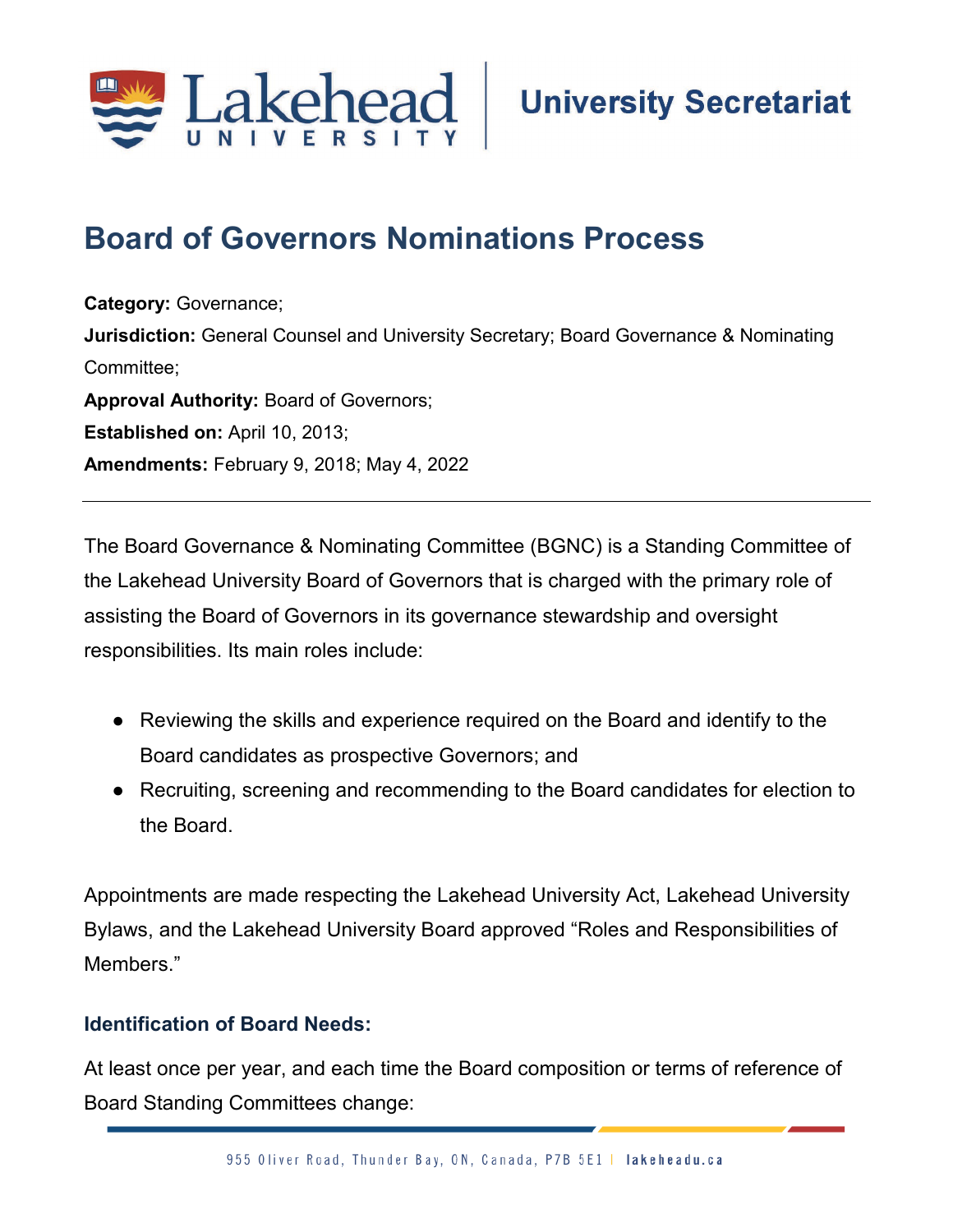- the BGNC Chair will consult with the Board Chair to determine if any skills gaps exist on the Board and report to the BGNC;
- the BGNC Chair will consult with Board Standing Committees Chairs to determine if any skills gaps exist on such Standing Committees and report to the BGNC; and
- the BGNC will review the Board Skills Matrix, and recommend to the Board any proposed changes.

Once a year, the BGNC and the Board shall be advised in writing by the Secretary of the names of those members whose terms expire during the current year. These names shall be recorded in the Official Minutes of that Board meeting. (Board Bylaws, Paragraph 7(a)).

# **New Board Member Recruitment**

When a vacancy exists or is anticipated, the BGNC shall implement the following steps to fill it:

# **Step 1 - Identification of Skills Gaps**

The BGNC will identify any gaps that should be filled to meet the needs of the Board and/or its Standing Committees, with due regard to the Board Skills Matrix and the Board Diversity Policy.

#### **Step 2 - Recommendation**

With due regard for the identified skills gaps and Board Diversity Policy, the BGNC will determine a suitable candidate from the Evergreen List to interview (the BGNC may decide to disregard an interview if the candidate was recently interviewed). Should none of the candidates on the Evergreen List be suitable to fill the current vacancy, the BGNC shall move on to the next step in the process.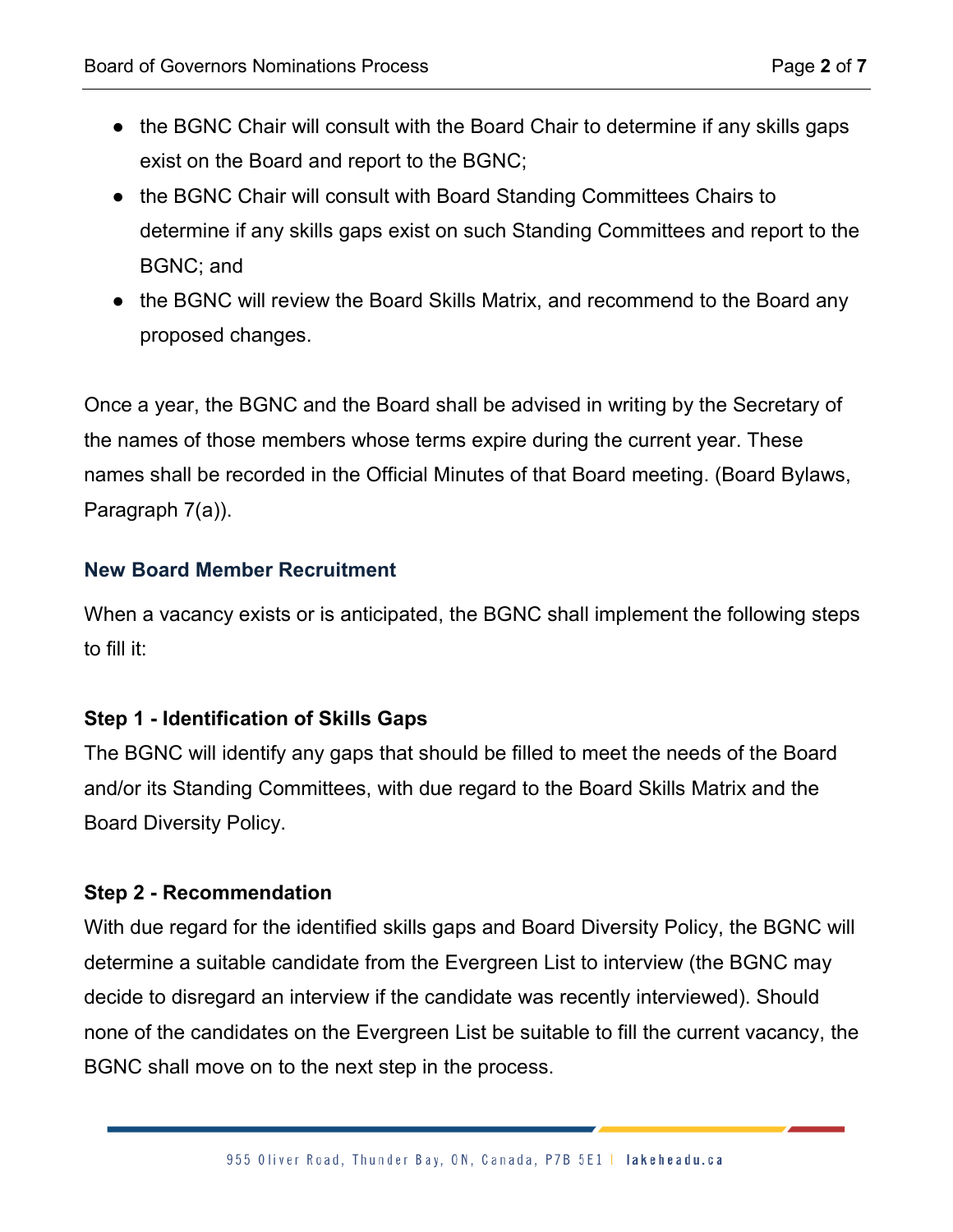#### **Step 3 - Seek Nominations**

The BGNC may instruct the Secretariat to advertise any vacancies. Advertisements shall include the desired skills the Board is currently seeking to fill. The BGNC will formulate advertising strategies to encourage nominations from under-represented groups. The Board of Governors strives for a diverse membership reflective of the population it serves (See Board Diversity Policy). The BGNC first examines the membership in terms of sensitivity to diversity balance and then to the skill sets required.

Nomination of candidates must be made on the Board approved Nominations Form, be accompanied by a current resume or CV, and contain sufficient information to enable the BGNC to determine whether or not to interview a candidate. As part of the nomination process, nominees will also be required to fill out the Skills Matrix. Selfnominations are encouraged. Nominations shall be sent to the Board Secretary.

#### **Step 4 - Nomination Review**

Candidates must possess the qualifications, the experience, and the commitment required to govern an institution of the size, complexity and reputation of Lakehead University. Knowledge and expertise in a wide variety of fields are preferred in order that the duties of the Board can be discharged effectively. Upon the close of the nomination period (or such other reasonable times as nominations are received) the BGNC will review each nomination and decide to:

- interview the nominee (should they meet the current criteria identified to fill an upcoming Board vacancy); or
- add the nominee to the Evergreen List for future interview consideration (e.g. if candidate does not meet the current needs of the Board but may be a desirable candidate in the future);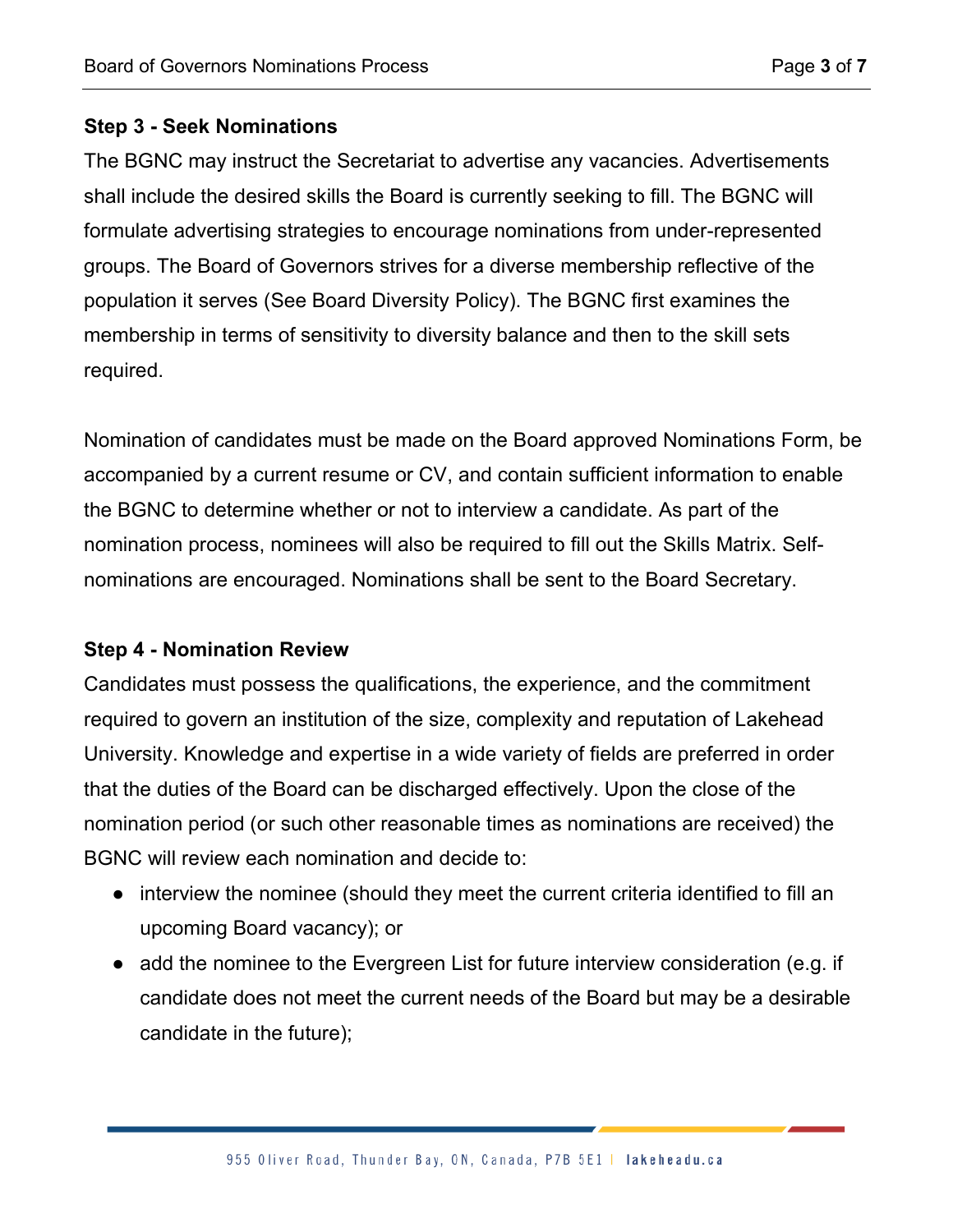● add the nominee to a secondary list for future consideration (e.g. if it is determined that the candidate requires more experience prior to being considered for a position on the Board of Governors).

#### **Step 5 - Interviews and Recommendations**

Interviews of prospective candidates will be carried out by a sub-committee of the BGNC, containing at least the Chair or Vice-Chair, the President, and the Chair of BGNC. The Interview Sub-Committee will report to the BGNC on the results of the interview, and make a recommendation regarding whether the individual shall be recommended to the Board for appointment or added to the Evergreen List. The BGNC will determine whether individuals will be recommended to the Board for appointment or added to the Evergreen List. The Committee will recommend appointments that, as much as possible, avoid potential conflicts of interest.

No individual will be appointed by the Board without first being nominated and interviewed, regardless of whether such individual was recommended by a constituency such as the Ogimaawin Indigenous Education Council (OIEC), the Senate, the Lakehead University Student Union, or the Alumni Association. For greater certainty, members appointed by other bodies, such as the LGIC and the City of Thunder Bay, shall be interviewed in order to provide a mutually beneficial learning opportunity, and start developing a good rapport amongst Board members.

# **Evergreen List**

The "Evergreen List" will contain a list of prospective Board members as determined by the BGNC. The Evergreen List consists of a list of people who have been nominated, and either:

- interviewed and selected by the BGNC as possible future Board members, or
- the BGNC has decided to interview once the Board is seeking their skill set.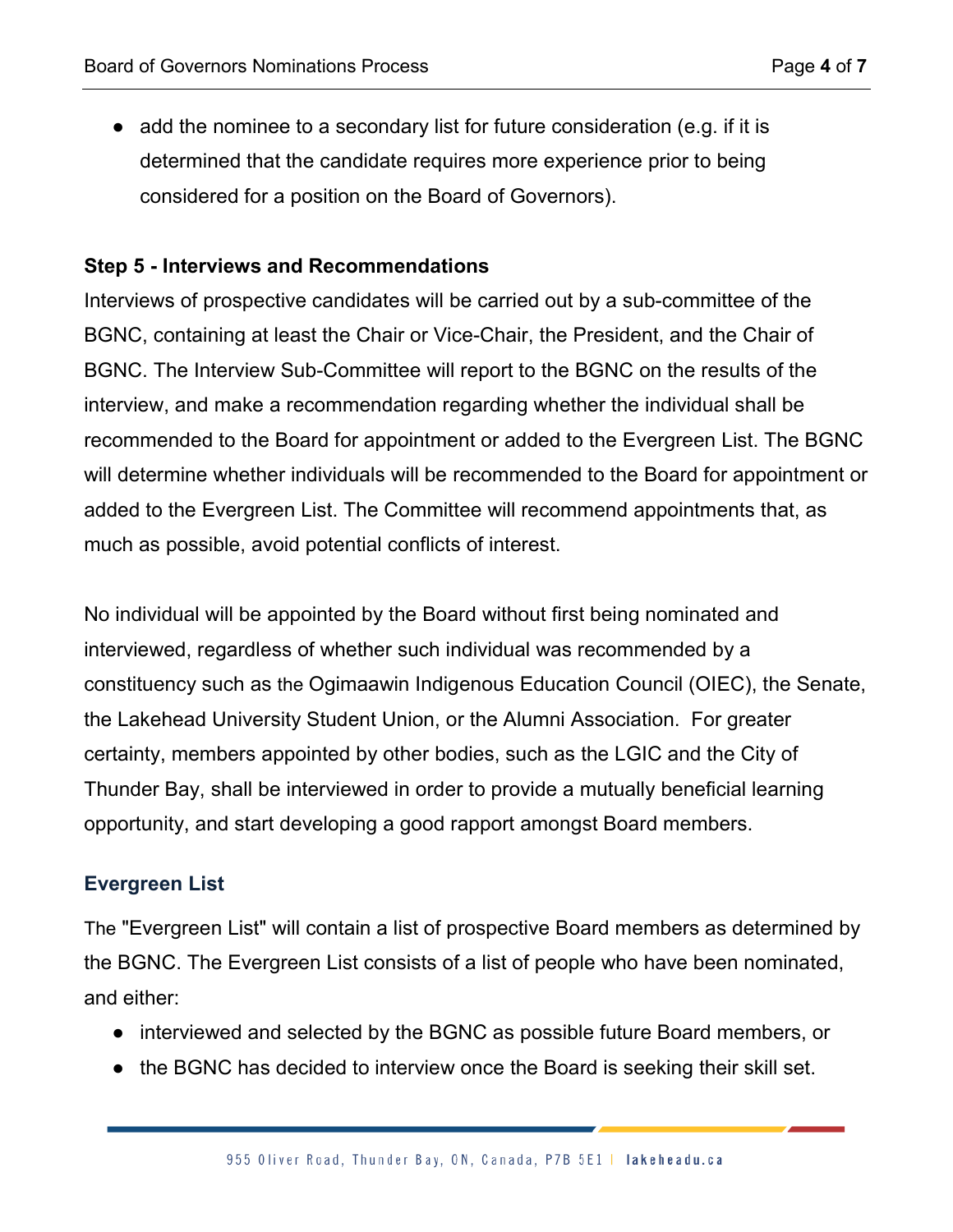The BGNC shall review any individual who has been on the Evergreen List for over three years, and determine if the individual shall remain on the Evergreen List for up to another three years. Evergreen List members may be engaged in various University activities through an engagement strategy.

The University's Governance website will perpetually contain a call for interested individuals to be nominated or self-nominate to serve on the Board.

#### **Board Standing Committees**

The BGNC is also charged with the following:

- Propose nominees to serve on all Standing Committees of the Board.
- Propose nominees for Chairs of all Standing Committees.

Each spring, the BGNC shall invite Board members to submit any preferences they may have on their first, second, and third choice for Board Standing Committees, and other appointments that the Board regularly makes (for example, a member on the Senate and the OIEC). In addition, the BGNC shall invite Board members to make recommendations on Standing Committee Chairs. While efforts will be made to address Board member preferences, the Board reserves the right to appoint Board members to any Standing Committee.

The BGNC shall strive to make a recommendation to the Board in June regarding Board members to fill Standing Committees and Standing Committee Chairs following the next Annual Meeting of the Board. The BGNC shall consult with the Board Chair prior to making such recommendation.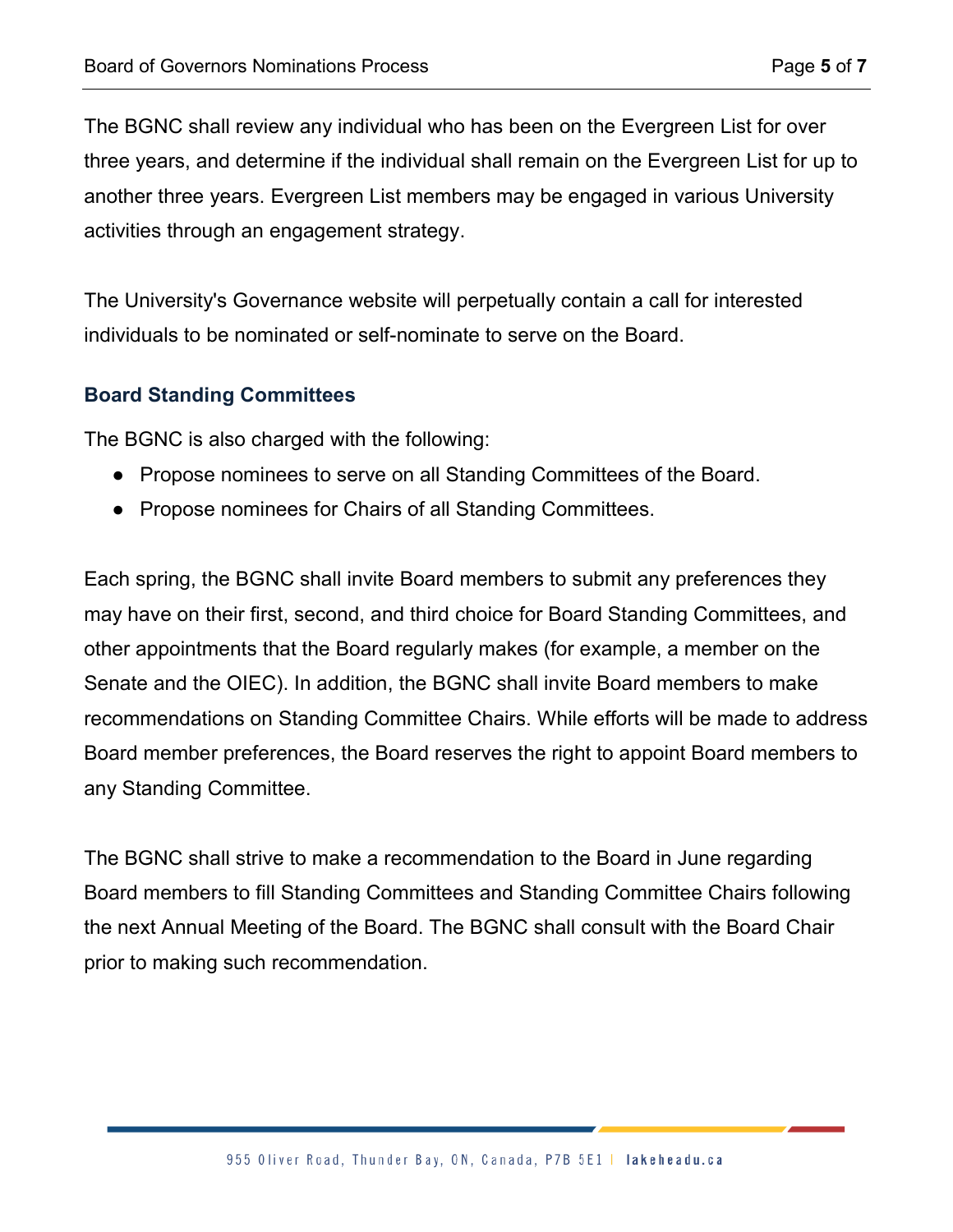

# **Figure 1: Board Nominations Process**

# **Figure 2: Nominations Timeline**

| <b>Date</b>      | Who?                   | <b>Decision/Action</b>                                                                         |  |                                                   |
|------------------|------------------------|------------------------------------------------------------------------------------------------|--|---------------------------------------------------|
| November         | Secretary              | Notice of expiring terms                                                                       |  |                                                   |
| January to March | <b>BGNC</b>            | Recommend any term extensions; determine<br>gaps for upcoming term                             |  |                                                   |
| March            | Secretary              | Distribute Committee Preference Survey and<br><b>Board Performance Survey</b>                  |  | Committee<br>Preference<br>results<br>available   |
| Mid-April        | <b>BGNC</b>            | Recommend external appointments (OIEC,<br>Senate, Pensions)                                    |  |                                                   |
| Mid-May          | <b>BGNC</b>            | Determine proposed new Board members;<br>recommend Board Committee and Officer<br>appointments |  | Performance<br><b>Survey results</b><br>available |
| Summer           | Interview<br>Committee | Carry out potential new Board member<br>linterviews                                            |  |                                                   |
| Mid-September    | <b>BGNC</b>            | Recommend proposed new Board members;<br>finalize annual report with all<br>recommendations    |  |                                                   |
| Annual Meeting   | <b>Board</b>           | Review and approve recommendations                                                             |  |                                                   |